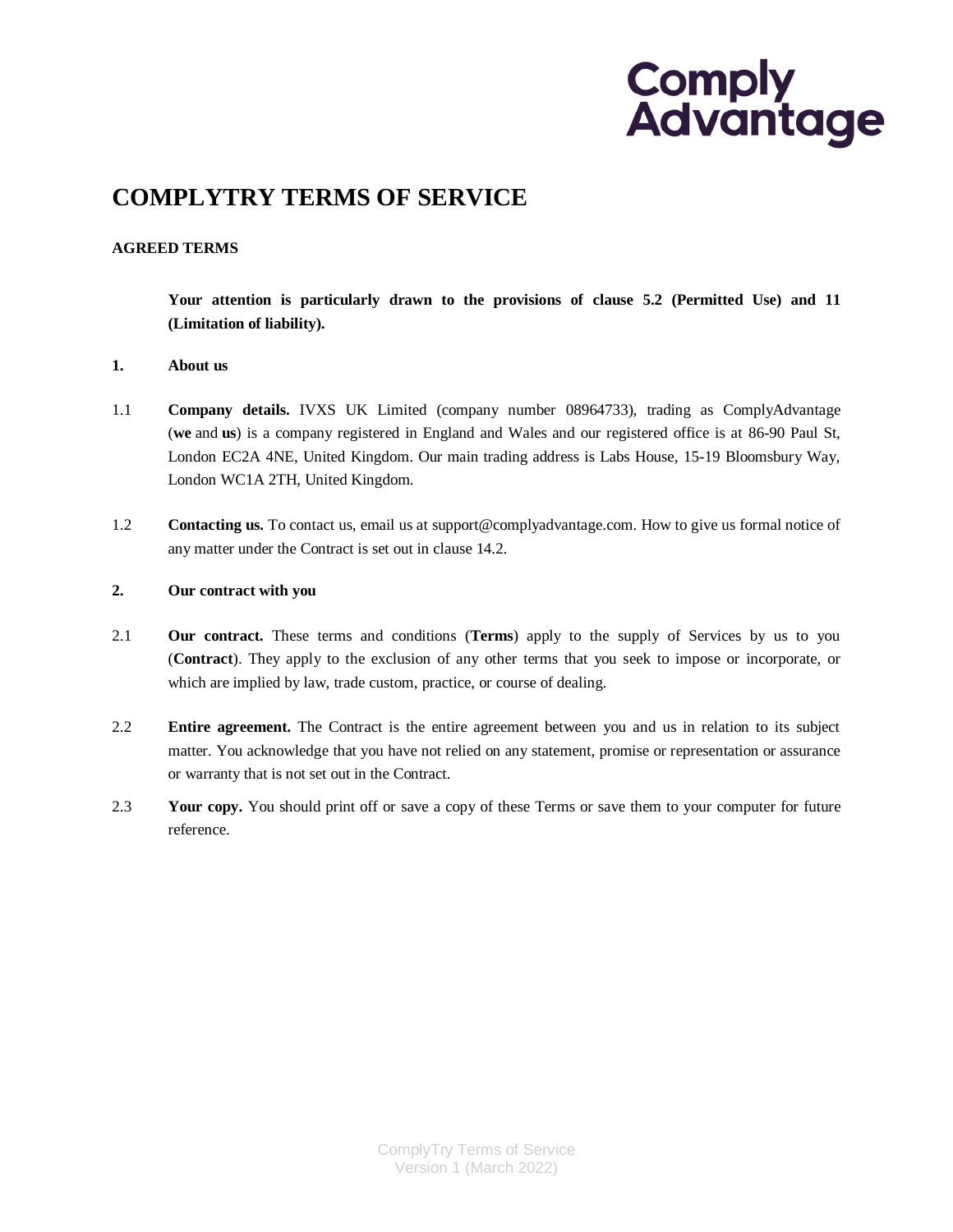### **3. Definitions**

**Applicable Law:** means as applicable and binding on you, us and/or the Services: (a) any law, statute, regulation, byelaw or subordinate legislation in force from time to time to which a party is subject and/or in any jurisdiction that the Services are provided to or in respect of; (b) the common law and laws of equity as applicable to the parties from time to time; (c) any binding court order, judgment or decree; or (d) any applicable direction, policy, rule or order that is binding on a party and that is made or given by any regulatory body having jurisdiction over a party or any of that party's assets, resources or business;

**ComplyAdvantage Data:** means all data held within our databases, other than Client Data, that is accessible to you through use of the Services;

**Client Data:** means data belonging to or provided by you;

**Data Protection Legislation:** means all laws relating to the processing of personal data, privacy, and security, including without limitation the EU General Data Protection Regulation 2016/679 ("**GDPR**"), the EU Privacy and Electronic Communications Directive 2002/58/EC, as implemented in each jurisdiction, and all amendments, or all other applicable or replacement international, regional, federal or national data protection laws, regulations and regulatory guidance;

**Materials:** means written documentation and content, verbal, electronic and other information, databases, computer software, Software, designs, drawings, pictures or other images (whether still or moving), the Site, sounds or any other record of any information in any form belonging to us but for the avoidance of doubt not including material belonging to you;

**Search Volume:** means a total of 5,000 searches that can be made by a company when using the Services. Should there be multiple users from the same company accessing the Services, each user's searches shall be aggregated and subject to the per company total of 5,000 searches;

**Site:** means our website at ComplyAdvantage.com, or other websites that we choose to operate and provide Services through;

**Software:** means our data management and manipulation software made available by to you through a web-based interface as part of the Services;

**Trademark:** means the 'ComplyAdvantage' unregistered trademark and logo and any future registration of either of these marks or any similar mark or branding of ComplyAdvantage or of any group companies or third parties provided or used as a part of these Services or any application for registration anywhere in the world.

## **4. Access to the Services**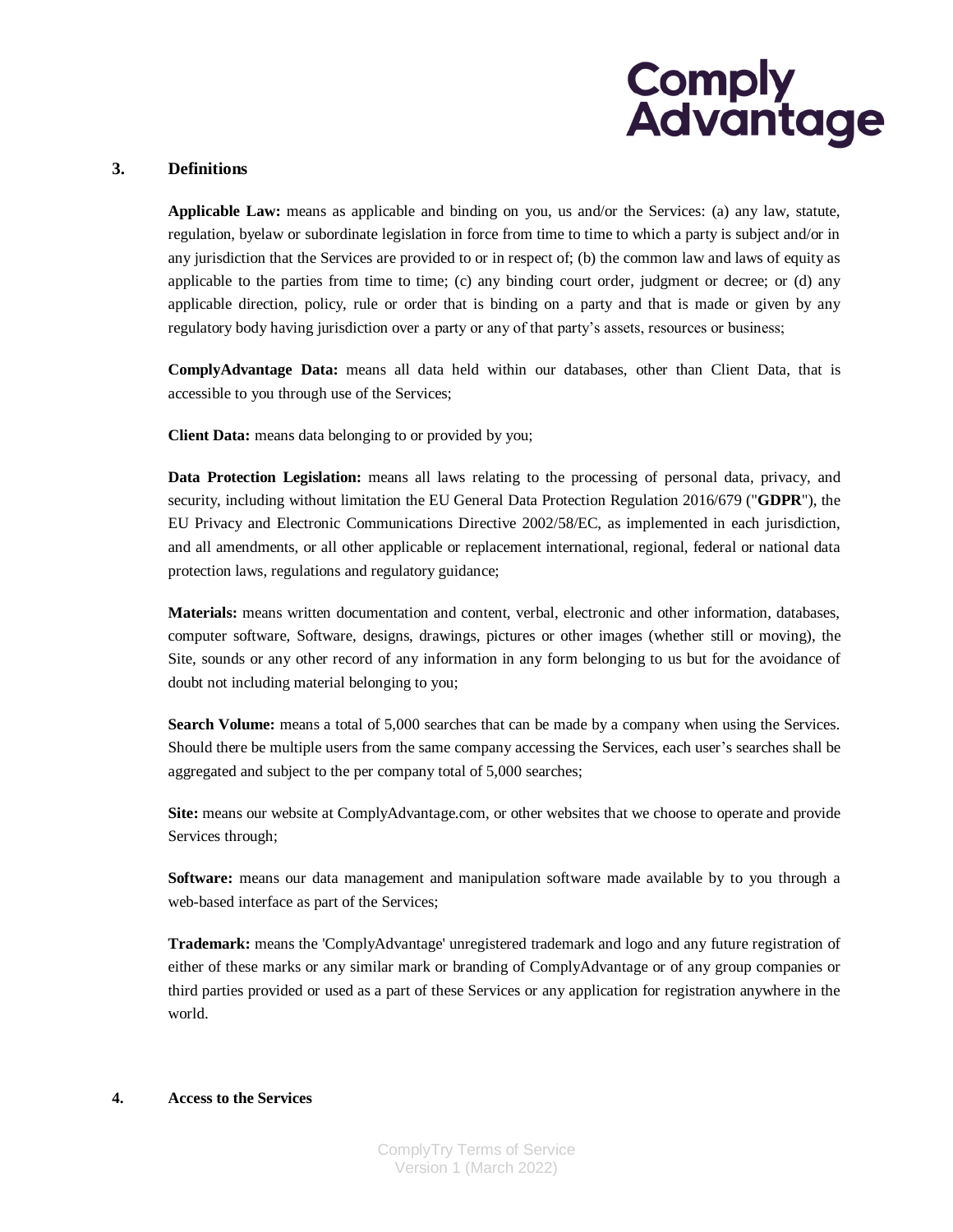

- 4.1 We reserve the right to refuse or revoke access to the Services for any reason, at our complete discretion.
- 4.2 The Contract between you and us will come into existence when you indicate agreement with these terms prior to access of the Services.
- 4.3 If you are an employee, contractor, or other member of the workforce, or a representative of, a direct competitor of us or our group, you may not access the Services or Software except with our prior written consent. No access to the Services or Software is permitted for any form of competitive purposes.

#### **5. Our services**

- 5.1 **Services**. On successful registration for an account, you will have access to our screening tool as provided (**Services**). Notwithstanding anything else in this Contract, we provide the Services "AS IS" with no warranty, indemnity, or support and you acknowledge that the Services should not be relied upon in an operational capacity.
- 5.2 **Permitted Use**. Use of the Services is permitted only for your internal evaluation of the Services as a business compliance tool, in accordance with this Contract, during the Term.
- 5.3 **Term.** You shall be given access to the Services from the Commencement Date until the earlier of: (a) the date that you purchase Services from us; or (b) termination of this contract pursuant to clause [13.](#page-8-1)
- 5.4 We do not warrant that:
	- (a) the supply of the Services or use of the Software will be free from interruption;
	- (b) ComplyAdvantage Data is accurate, up to date, complete, reliable, useful, fit for purpose or timely;
	- (c) ComplyAdvantage Data has been tested for use or suitability by you; or
	- (d) the Services will meet any of your statutory obligations.
- 5.5 Where we provide links from our site or Services to other sites and resources provided by third parties, these links are provided for your information only. We have no control over the availability or content of such other sites or resources and accept no responsibility or liability for them or for any loss or damage that may arise from your use of third-party sites or materials.
- 5.6 We may change the Services from time to time with no warranty, representation or other commitment given in relation to the continuity of any functionality of the Services

#### <span id="page-2-1"></span>**6. Your obligations**

<span id="page-2-0"></span>6.1 It is your responsibility to ensure that: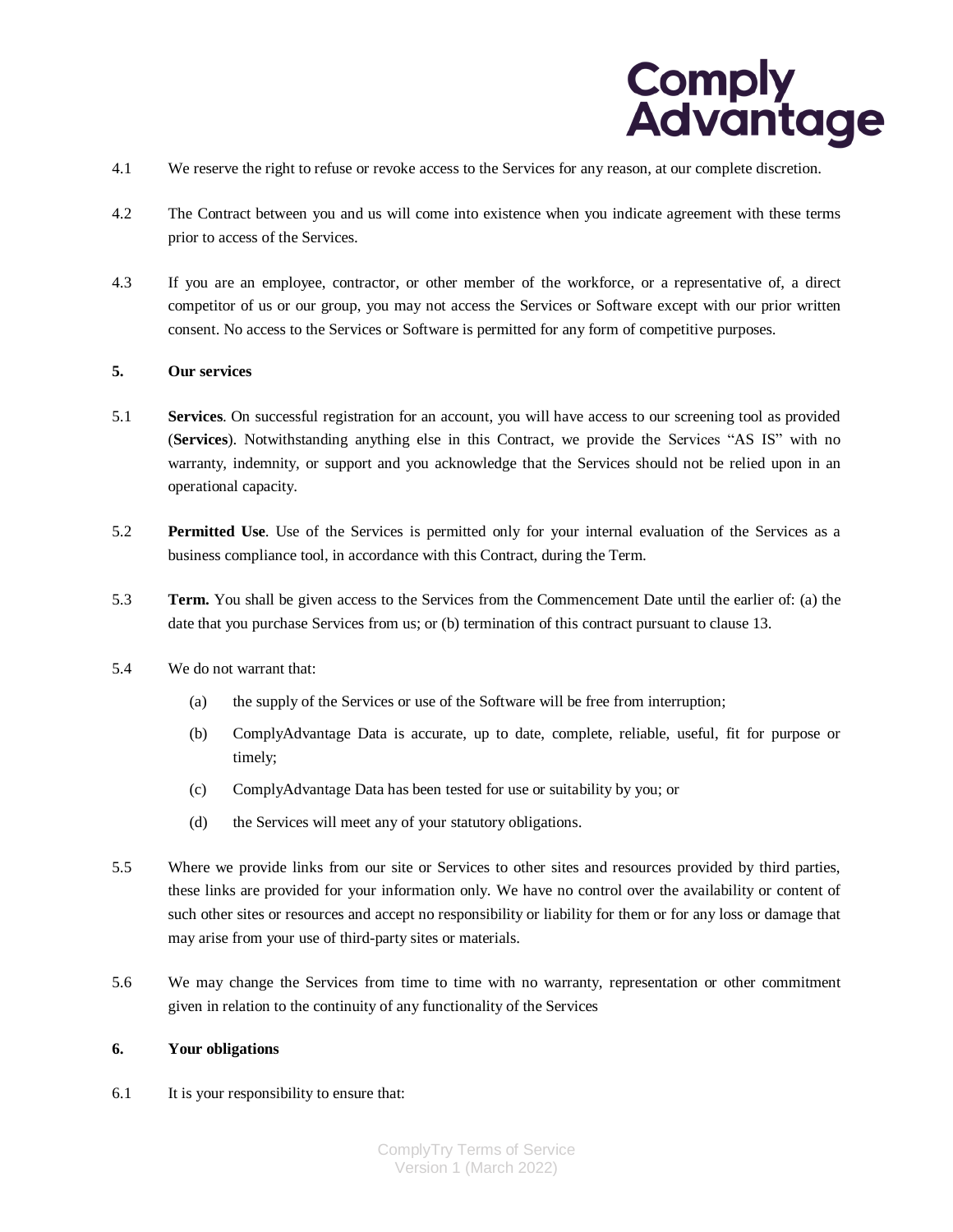

- (a) you cooperate with us in all matters relating to the Services;
- (b) you provide us with the information and materials we may reasonably require in order to supply the Services, and ensure that such information is complete and accurate in all material respects;
- (c) you obtain and maintain all necessary licences, permissions and consents which may be required for the Services before the date on which the access to the Services is given;
- (d) you do not use the Services in a manner which is unlawful, harmful, threatening, abusive, harassing, tortious, indecent, obscene, libellous or menacing;
- (e) you do not use the Services in a manner which infringes the intellectual property, proprietary or personal rights of any third party, including data subjects;
- (f) you do not attempt to gain unauthorised access to the Services, the server on which the Site or Services are stored or any server, computer or database connected to the Site or Services;
- (g) you do not attack the Site or Services via a denial-of-service attack or a distributed or malicious denial-of service attack;
- (h) you do not access the Services or the Site in order to build a product or services which competes with the Services;
- (i) you do not attempt to extract ComplyAdvantage Data in bulk;
- (j) you do not use the ComplyAdvantage Data and Materials, or release any ComplyAdvantage Data or Materials, to third parties except as authorised in writing by ComplyAdvantage or as permitted under this Contract; and
- (k) you do not alter any part of the Services.
- <span id="page-3-0"></span>6.2 You are solely responsible for all activities that occur under your credentials.
- 6.3 We may suspend or terminate your access to the Services at any time and for any reason and:
	- (a) we will not be responsible for any costs or losses you sustain or incur arising directly or indirectly from our suspension or termination of your access to the Services; and
	- (b) it will be your responsibility to reimburse us on written demand for any costs or losses we sustain or incur arising directly or indirectly from your breach of clauses [6.1](#page-2-0) or [6.2.](#page-3-0)

### **7. Intellectual property rights**

- 7.1 All intellectual property rights in or arising out of or in connection with the Services will be owned by us.
- <span id="page-3-1"></span>7.2 We agree to grant you a limited, personal, fully paid-up, worldwide, non-exclusive, royalty-free and nontransferable licence to use the Intellectual Property in the Site, Services and Materials during the term of the Contract in accordance with these Terms. You have no right to copy, translate, reproduce, adapt, reverse engineer, decompile, disassemble, or create derivative works of the Software or the Materials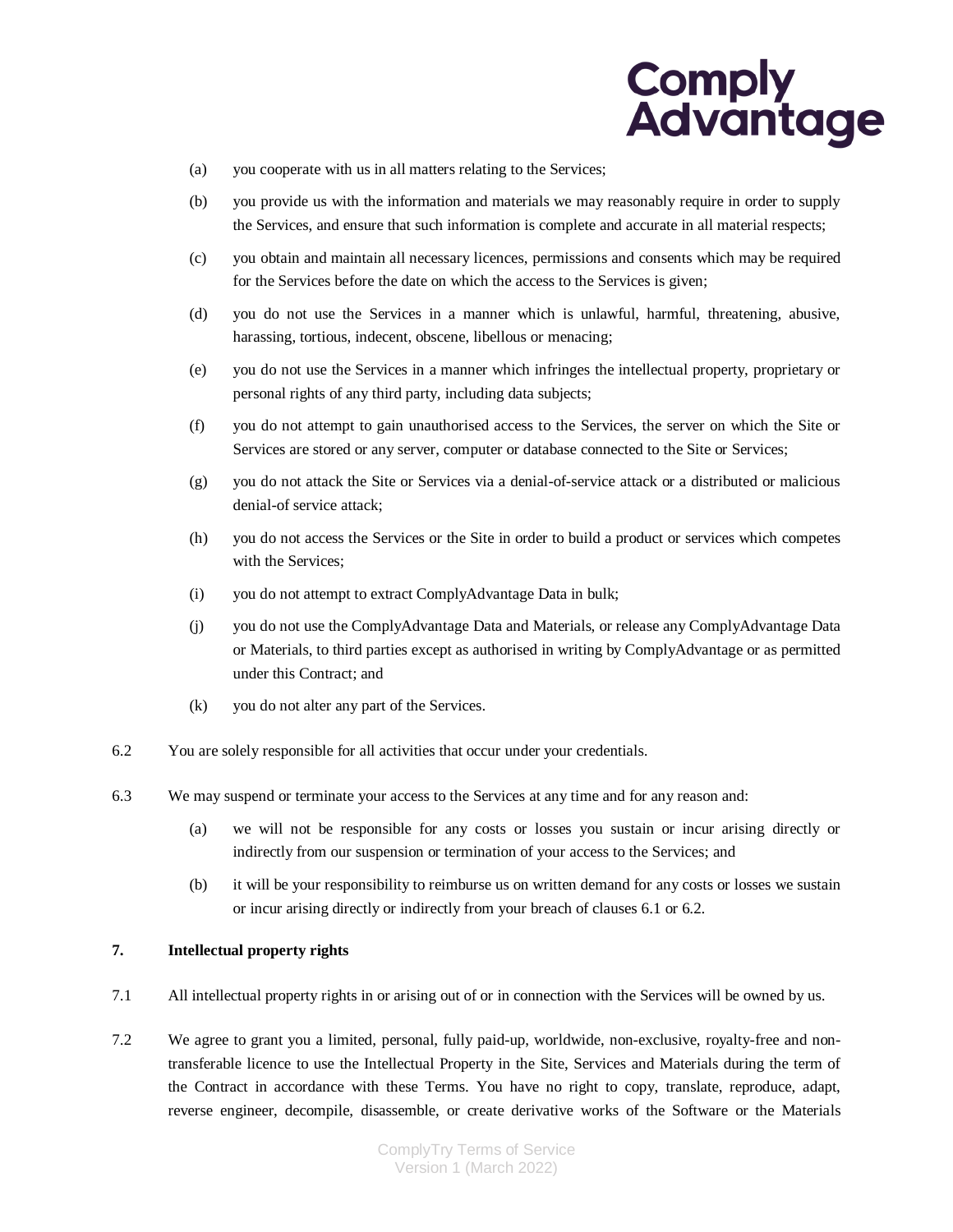

except as permitted by Applicable Law. Further, you shall have no right to sell, rent, lease, transfer, assign, or sub-licence or otherwise transfer the rights granted in this [clause 7.2.](#page-3-1)

- 7.3 You shall not use any mark or name confusingly similar to the Trademark in respect of any of your services or use the Trademark as part of any corporate business or trading name or style.
- <span id="page-4-0"></span>7.4 If you become aware that any other person, firm or company alleges that the intellectual property in the Site, the Services and/or Materials is invalid or that use of such intellectual property and/or Materials infringes any intellectual property rights of another party, you shall as soon as reasonably possible give to us full particulars in writing thereof and shall make no comment or admission to any third party in respect thereof.
- 7.5 We shall have the conduct of all proceedings relating to the intellectual property in the Site, the Services and/or Materials and shall in its sole discretion decide what action if any to take in respect of any matter arising under clause [7.4](#page-4-0) or any action to bring any infringement by a third party of such intellectual property to an end. You shall assist us upon request in any proceedings brought by or against us.

# **8. How we may use your personal information**

- 8.1 We will use any personal information you provide to us to:
	- (a) provide the Services; and
	- (b) inform you about similar products or services that we provide, but you may choose to stop receiving these at any time by contacting us.
- 8.2 We will process your personal information in accordance with our Privacy Notice, which can be found at: <https://complyadvantage.com/privacy-notice/> and which may be updated from time to time without notice. The Privacy Notice as amended from time to time is incorporated into this Contract.
- 8.3 Each party shall comply with the data processing terms set out in Schedule 1.

### **9. ComplyAdvantage Data**

- <span id="page-4-1"></span>9.1 ComplyAdvantage Data is made available only for your use as part of the Services and must not be made public by you unless required by Applicable Law. By making the ComplyAdvantage Data public or using it other than for the purposes for which it is provided, you may be in breach of Data Protection Legislation. You shall not transfer or access the ComplyAdvantage Data outside of the UK or the European Economic Area except subject to Appropriate Safeguards. You shall indemnify us on demand for any damages or losses incurred by us as a result of or arising from your breach of this clause [9.1.](#page-4-1)
- 9.2 Should the transfer of ComplyAdvantage Data to you require the execution of Standard Contractual Clauses ("**SCCs**") in order to comply with Data Protection Legislation, the SCCs for the transfer of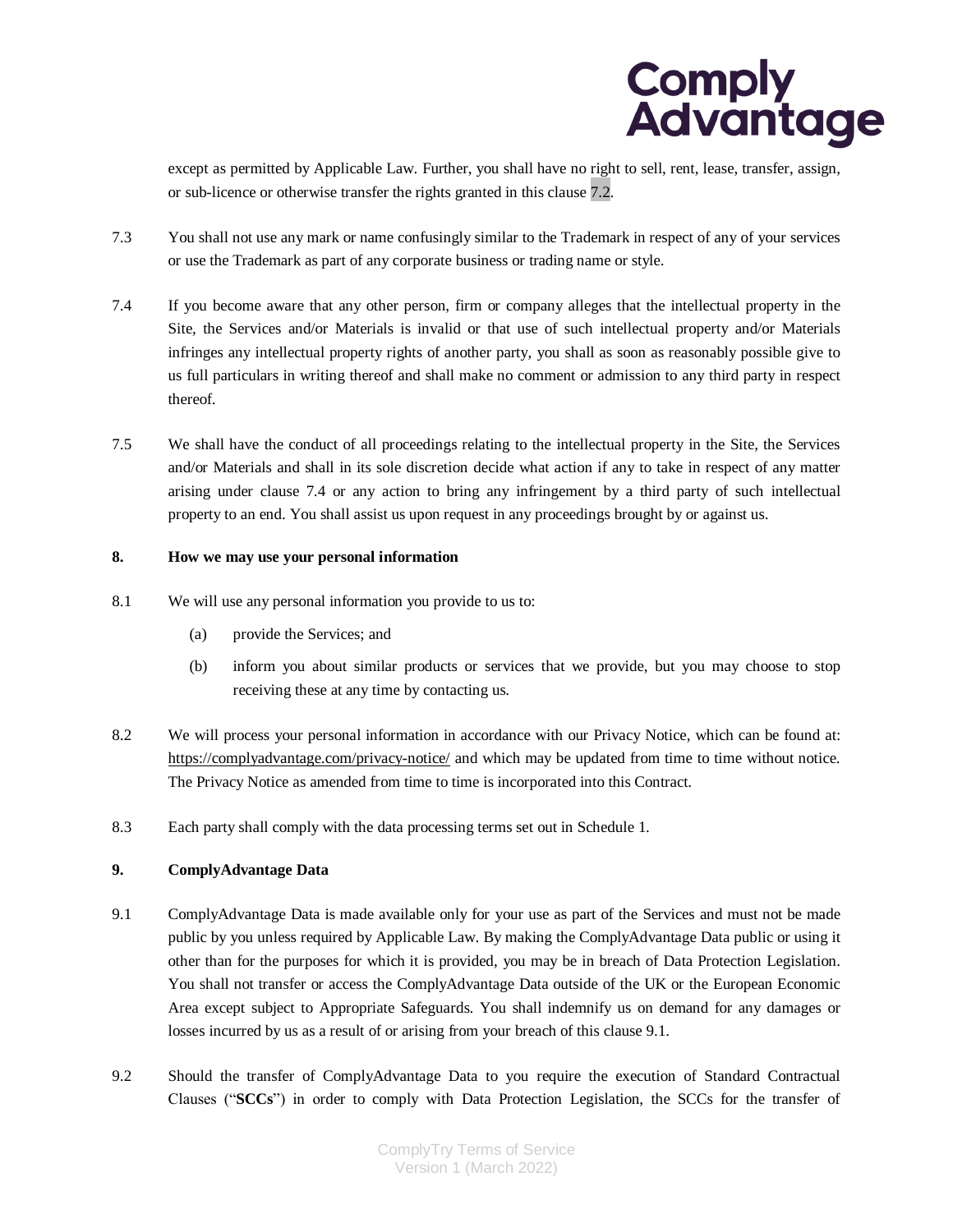

personal data adopted by Commission Decision 2021/914 shall be deemed to be incorporated into this Contract.

- 9.3 You shall ensure that all ComplyAdvantage Data and Materials are kept secure and shall use appropriate security practices and systems applicable to the use of the ComplyAdvantage Data and Materials to prevent, and take prompt and proper remedial action against, unauthorised access, copying, modification, storage, reproduction, display or distribution of the ComplyAdvantage Data and the Materials. Such appropriate security practices shall not be of a standard lower than the steps that you take to protect Client Data or Confidential Information of a similar nature.
- 9.4 If you become aware of any misuse of any ComplyAdvantage Data or the Materials, or any security breach in connection with this Contract that could compromise the security or integrity of the ComplyAdvantage Data or the Materials or otherwise adversely affect us or if you learn or suspect that any password or other security feature has been revealed to or obtained by any unauthorised person, you shall, at your expense, promptly notify us and fully co-operate with us to remedy the issue as soon as reasonably practicable.
- 9.5 Your obligations regarding the retention and protection of ComplyAdvantage Data and Materials survive termination of this Contract for any reason.
- 9.6 You understand and acknowledge that:
	- (a) ComplyAdvantage gives no opinion and makes no recommendation in relation to persons appearing in the ComplyAdvantage Data; and
	- (b) results derived from your use of the Services should not be used to draw any automatic conclusion, or relied upon in isolation to make a decision, relating to any person flagged or not flagged in the course of your use of the Services.

### **10. Data Sharing**

- 10.1 Depending on the configuration of the Services or, as may be agreed between the parties from time to time, you will share either via the Services or such other means as the parties may agree, the following data for the corresponding uses:
	- (a) Data relating to terrorism, criminal and associated suspicious activity Where you have identified potential terrorist, fraudulent, criminal or associated suspicious activity via the Services, e.g. through blocking a transaction or adding one of its customers or other third parties to a blacklist, you may opt in for us to use the data relating to such activity, including any relevant information relating to a transaction or a customer or other third party, for fraud and crime prevention purposes as part of the Services.
	- (b) **Analytics** Subject to the terms of the Contract, we may analyse and process both Client Data in order to distil behaviours, trends and patterns (**Analytics**), and the results and learnings of such Analytics. We use these Analytics to improve risk assessments given to clients as part of the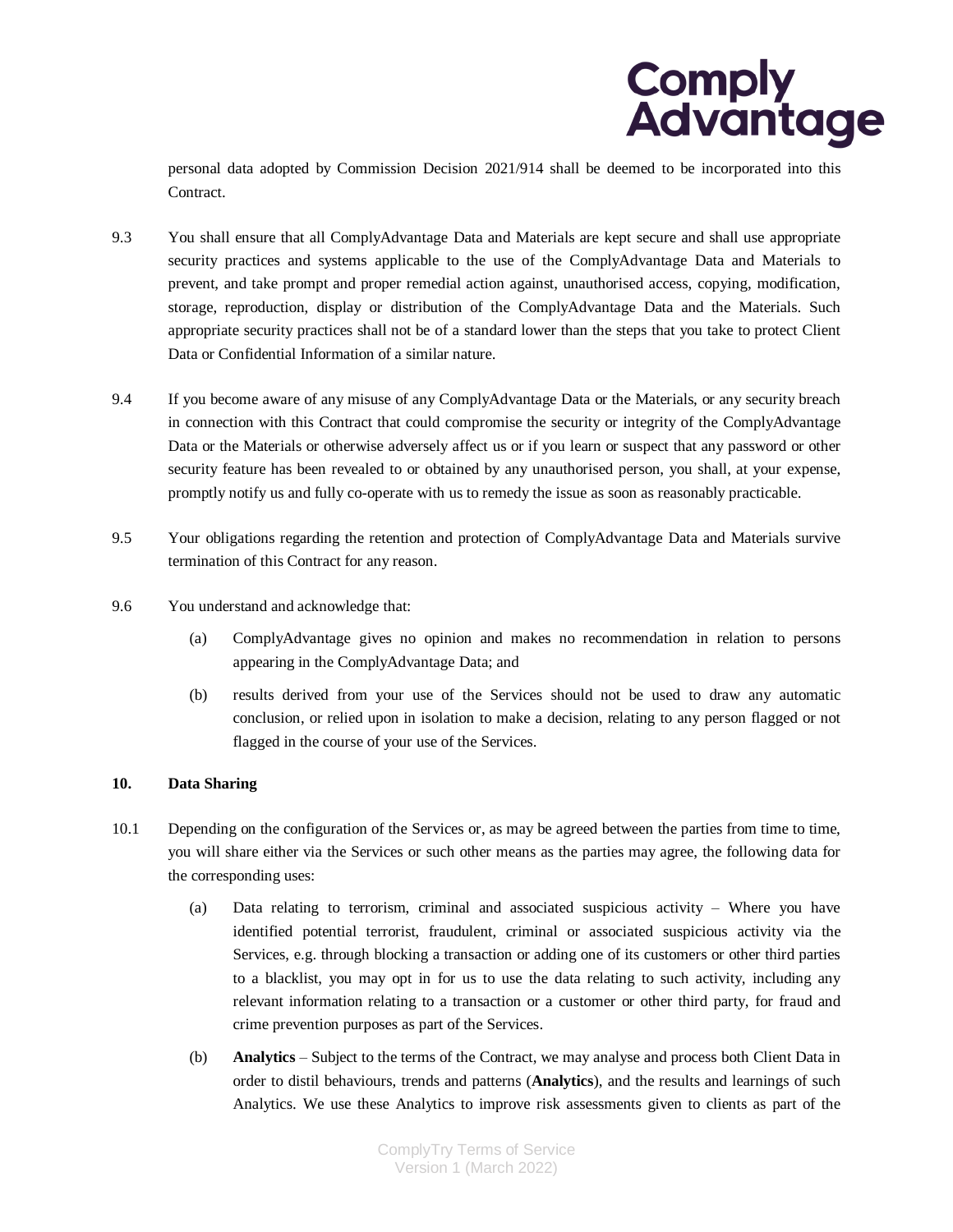

Services, for fraud and crime prevention purposes, and to develop, improve the Services and to produce anonymised or pseudonymised and aggregated statistical reports and research.

(c) We will use the data relating to the volume and categories of Client Data processed through the Services. We may analyse your login metadata (including IP address, concurrent logins, and similar indicators) for security purposes to monitor your compliance with claus[e 6.](#page-2-1)

### <span id="page-6-0"></span>**11. Limitation of liability: YOUR ATTENTION IS PARTICULARLY DRAWN TO THIS CLAUSE.**

- 11.1 This clause [11](#page-6-0) sets out our entire financial liability (including any liability for the acts or omissions of its employees, subsidiaries, agents and sub-contractors) to you:
	- (a) arising under or in connection with this Contract;
	- (b) in respect of any use made by you of the Services, the Software, the Site, the Materials or any part of them; and
	- (c) in respect of any representation, misrepresentation (whether innocent or negligent), statement or tortious act or omission (including negligence) arising under or in connection with this Contract.
- 11.2 Except as expressly and specifically provided in this Contract:
	- (a) you assume sole responsibility for results obtained from the use of the Services, the Software, the Site, the Materials or any part of them, and for conclusions drawn from such use. We shall have no liability for any damage caused by errors or omissions in any information, instructions or scripts provided to us by the you in connection with the Services, or any actions taken by us at your direction; and
	- (b) all warranties, representations, conditions and all other terms of any kind whatsoever implied by statute or common law are, to the fullest extent permitted by applicable law, excluded from this Contract.
- <span id="page-6-1"></span>11.3 Nothing in the Contract limits any liability which cannot legally be limited, including liability for:
	- (a) death or personal injury caused by negligence;
	- (b) fraud or fraudulent misrepresentation; and
	- (c) any other liability that cannot be limited or excluded under applicable law.
- 11.4 Subject to [clause 11.3,](#page-6-1) we will not be liable to you, whether in contract, tort (including negligence), for breach of statutory duty, or otherwise, arising under or in connection with the Contract for:
	- (a) loss of profits;
	- (b) loss of sales or business;
	- (c) loss of agreements or contracts;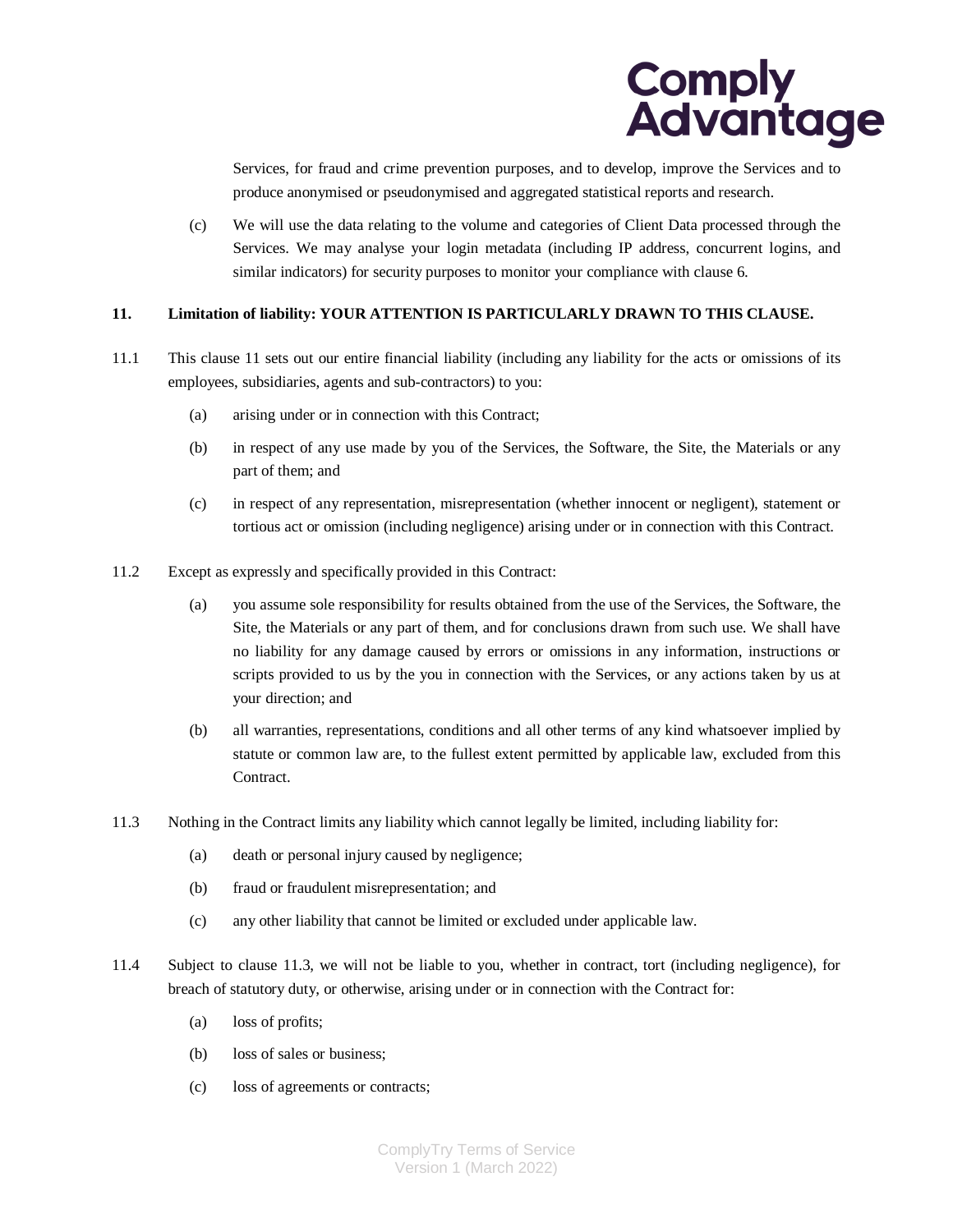- (d) loss of anticipated savings;
- (e) loss of use or corruption of software, data or information;
- (f) loss of or damage to goodwill; and
- (g) any indirect or consequential loss.
- 11.5 Subject to [clause 11.3,](#page-6-1) our total liability to you arising under or in connection with the Contract, whether in contract, tort (including negligence), breach of statutory duty, or otherwise, will be limited to £1,000.
- 11.6 Unless you notify us that you intend to make a claim in respect of an event within the notice period, we shall have no liability for that event. The notice period for an event shall start on the day on which you became, or ought reasonably to have become, aware of you having grounds to make a claim in respect of the event and shall expire three months from that date. The notice must be in writing and must identify the event and the grounds for the claim in reasonable detail.
- 11.7 Thi[s clause 11](#page-6-0) will survive termination of the Contract.

#### <span id="page-7-1"></span>**12. Confidentiality**

- 12.1 We each undertake that we will not at any time during the Contract, and for a period of three years after termination of the Contract, disclose to any person any confidential information concerning one another's business, affairs, customers, clients or suppliers, except as permitted by [clause 12.3.](#page-7-0)
- 12.2 Confidential information shall not include information that:
	- (a) is or becomes publicly known other than through any act or omission of the receiving party; or
	- (b) was in the other party's lawful possession before the disclosure; or
	- (c) is lawfully disclosed to the receiving party by a third party without restriction on disclosure; or
	- (d) is independently developed by the receiving party, which independent development can be shown by written evidence; or
	- (e) is required to be disclosed by law, by any court of competent jurisdiction or by any regulatory or administrative body.
- <span id="page-7-0"></span>12.3 We each may disclose the other's confidential information:
	- (a) to such of our respective employees, officers, representatives, subcontractors or advisers who need to know such information for the purposes of exercising our respective rights or carrying out our respective obligations under the Contract. We will each ensure that such employees, officers, representatives, subcontractors or advisers comply with this [clause 12;](#page-7-1) and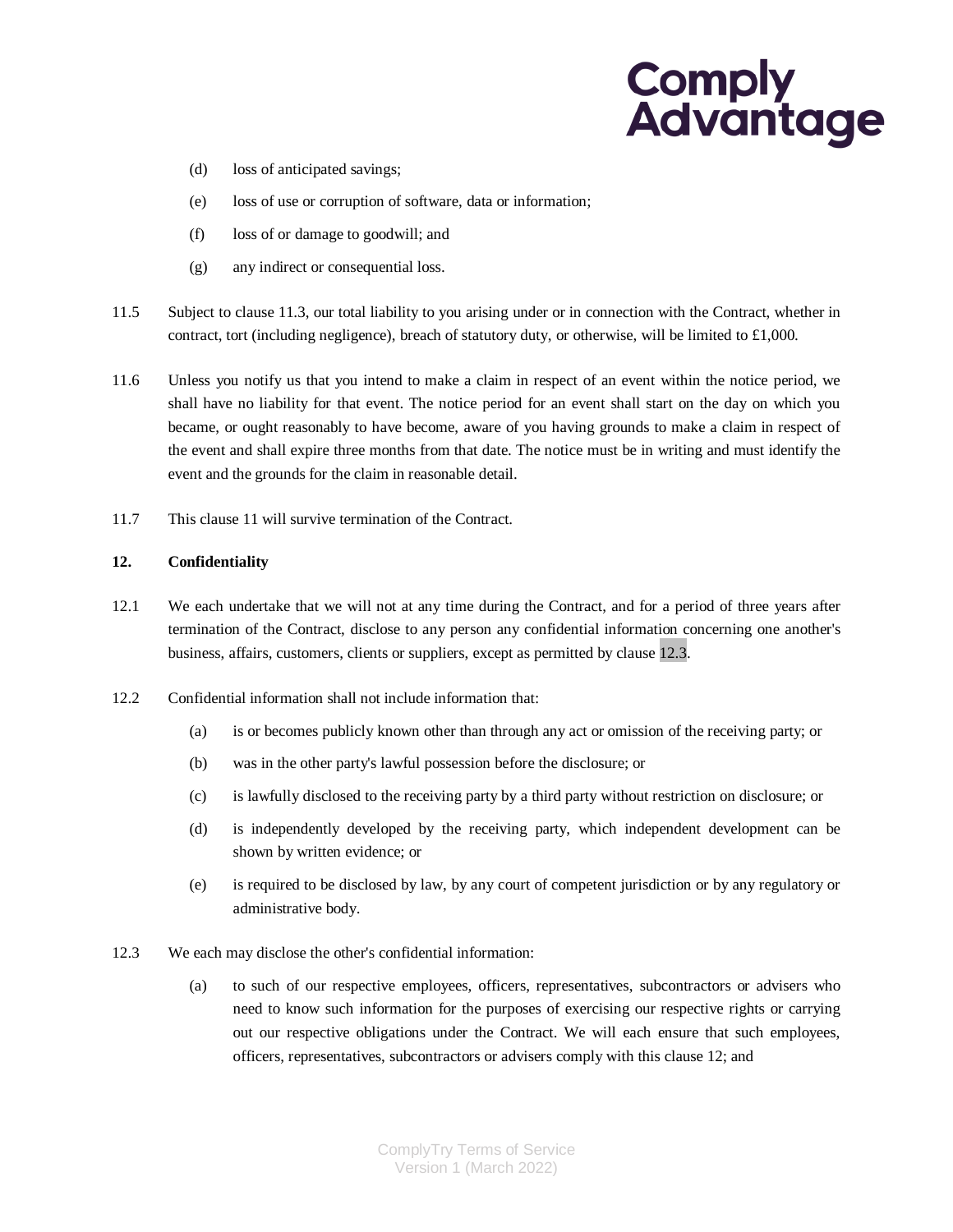

- (b) as may be required by law, a court of competent jurisdiction or any governmental or regulatory authority.
- 12.4 Each of us may only use the other's confidential information for the purpose of fulfilling our respective obligations under the Contract.

#### <span id="page-8-1"></span>**13. Termination, consequences of termination and survival**

- 13.1 **Term**i**nation.** Without affecting any other right or remedy available to us, we may terminate this Contract at any time for any reason.
- 13.2 Without limiting any of our other rights, we may suspend the performance of the Services, or terminate the Contract with immediate effect by giving notice to you if:
	- (a) you commit a material breach of any term of the Contract and (if such a breach is remediable) fail to remedy that breach within 14 days of you being notified in writing to do so.
- 13.3 **Consequences of termination.** On termination of the Contract for whatever reason:
	- (a) all licences granted under this Contract shall immediately terminate;
	- (b) you shall immediately cease using our intellectual property and Materials; and
	- (c) you shall return or destroy (or erase from its computer systems) as notified to it in writing by the other party and make no further use of the data, the Materials or any Confidential Information then in its possession, with the exception that each party shall be entitled to retain such Confidential Information then in its possession for legal purposes, subject to ongoing compliance with claus[e 12.](#page-7-1)
- 13.4 **Survival.** Any provision of the Contract that expressly or by implication is intended to come into or continue in force on or after termination will remain in full force and effect.

#### **14. Communications between us**

- 14.1 When we refer to "in writing" in these Terms, this includes email.
- <span id="page-8-0"></span>14.2 Any notice or other communication given by one of us to the other under or in connection with the Contract must be in writing and be delivered personally, sent by pre-paid first-class post or other next working day delivery service, or email.
- 14.3 A notice or other communication is deemed to have been received:
	- (a) if delivered personally, on signature of a delivery receipt or at the time the notice is left at the proper address;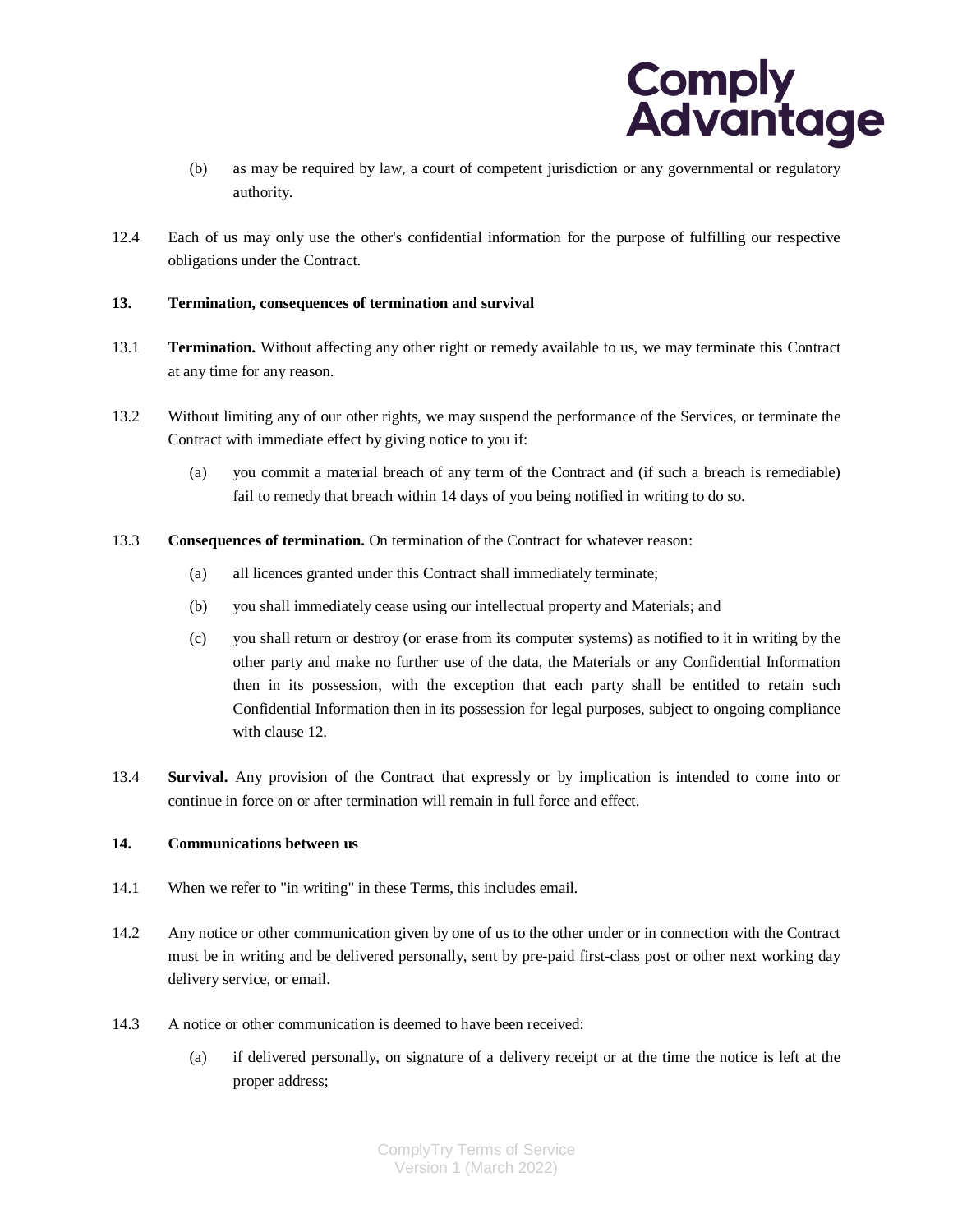

- (b) if sent by pre-paid first-class post or other next working day delivery service, at 9.00 am on the second working day after posting; or
- (c) if sent by email, at 9.00 am the next working day after transmission.
- 14.4 In proving the service of any notice, it will be sufficient to prove, in the case of a letter, that such letter was properly addressed, stamped and placed in the post and, in the case of an email, that such email was sent to the specified email address of the addressee.
- 14.5 The provisions of this clause will not apply to the service of any proceedings or other documents in any legal action.

### **15. General**

- 15.1 **Waiver.** If we do not insist that you perform any of your obligations under the Contract, or if we do not enforce our rights against you, or if we delay in doing so, that will not mean that we have waived our rights against you or that you do not have to comply with those obligations. If we do waive any rights, we will only do so in writing, and that will not mean that we will automatically waive any right related to any later default by you.
- 15.2 **Severance.** Each paragraph of these Terms operates separately. If any court or relevant authority decides that any of them is unlawful or unenforceable, the remaining paragraphs will remain in full force and effect.
- 15.3 **Third party rights.** The Contract is between you and us. No other person has any rights to enforce any of its terms.
- 15.4 **Governing law and jurisdiction.** This Contract and any dispute or claim (including non-contractual disputes or claims) arising out of or in connection with it or its subject matter or formation shall be governed by and construed in accordance with the law of England and Wales. The parties irrevocably agree that the courts of England and Wales shall have exclusive jurisdiction to settle any dispute or claim that arises out of or in connection with this Contract or its subject matter or formation (including noncontractual disputes or claims).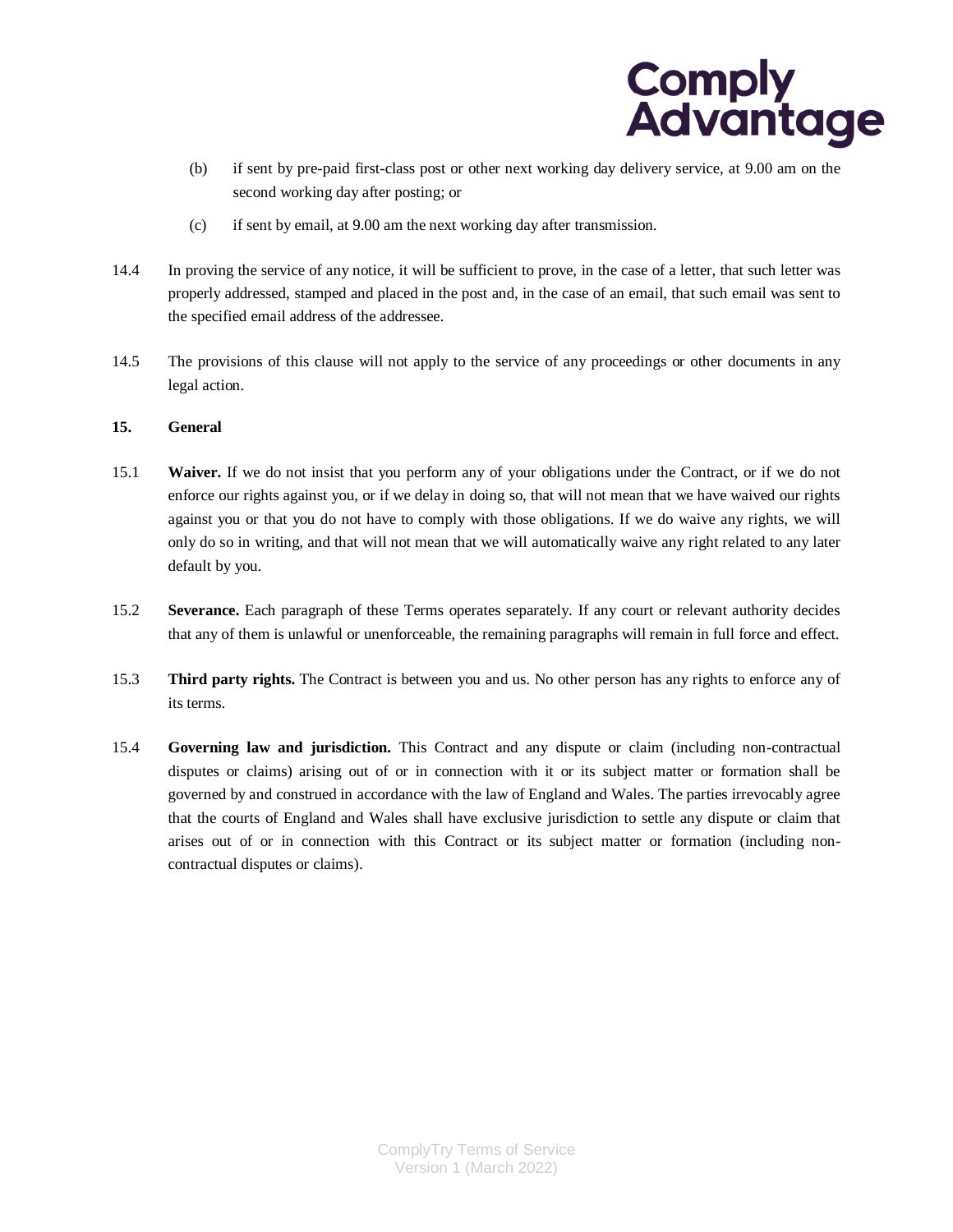### **Schedule 1: Data Processing Terms**

- 1. Save with respect to ComplyAdvantage Data, of which we are the controller, the parties agree that you are the controller, and we are the processor in respect of any personal data that is provided by you to us for processing as part of your use of the Services.
- 2. We shall process any personal data involved in the performance of this Contract in compliance with our obligations under Data Protection Legislation the terms of this Contract.
- 3. You warrant and represent that all personal data provided to us for processing pursuant to this Contract shall comply in all respects, including in terms of its collection, storage, and processing with Data Protection Legislation. Nothing in this clause 3 shall require us to check or monitor the accuracy, contents, or your use of any personal data and, accordingly, we have no liability or responsibility whatsoever, howsoever arising, directly or indirectly to you for the accuracy, contents, or your use of such personal data.
- 4. You shall ensure that your customers (or other persons you intend to screen using the Services) are made aware that their personal data will be shared with us, and the terms of our privacy policy, which can be found at [https://complyadvantage.com/terms-and-conditions/#privacy-cookies.](https://complyadvantage.com/terms-and-conditions/#privacy-cookies)
- 5. Insofar as we process personal data on your behalf:
- a) unless required to do otherwise by Data Protection Legislation, we shall (and shall take steps to ensure each person acting under our authority shall) process the personal data only on and in accordance with your documented instructions as set out in this Schedule, submitted via the Site, notified in writing to us by you, and updated from time to time in accordance with the terms of this Contract (the "**Processing Instructions**");
- b) if any Applicable Law requires us to process personal data other than in accordance with the Processing Instructions, we shall notify you of any such requirement before undertaking such processing of the personal data (unless the Applicable Law prohibits such information on important grounds of public interest); and
- c) we shall inform you if we become aware of a Processing Instruction that, in our opinion, infringes any Data Protection Legislation, provided that this shall be without prejudice to clause 3 and to the maximum extent permitted by mandatory law, we shall have no liability howsoever arising (whether in contract, tort (including negligence) or otherwise) for any losses, costs, expenses or liabilities arising from or in connection with any processing in accordance with the Processing Instructions following your receipt of that information.
- 6. The categories of data subjects involved in the processing are those persons required to undergo customer due diligence as part of your sanctions and anti-money laundering procedures.
- 7. The types of personal data to be processed under this Contract are account details and activity deriving from use of the Services, including name, IP address, email address, browser and device details, and login time.
- 8. You shall update the Processing Instructions accordingly prior to using the Services to process any personal data relating to a category of data subjects or type of personal data not specified in clause 6 or 7.
- 9. We shall at all times implement appropriate technical and organisational measures against unauthorised or unlawful processing, access, disclosure, copying, modification, storage, reproduction, display or distribution of personal data, and against accidental or unlawful loss, destruction, alteration, disclosure or damage of personal data.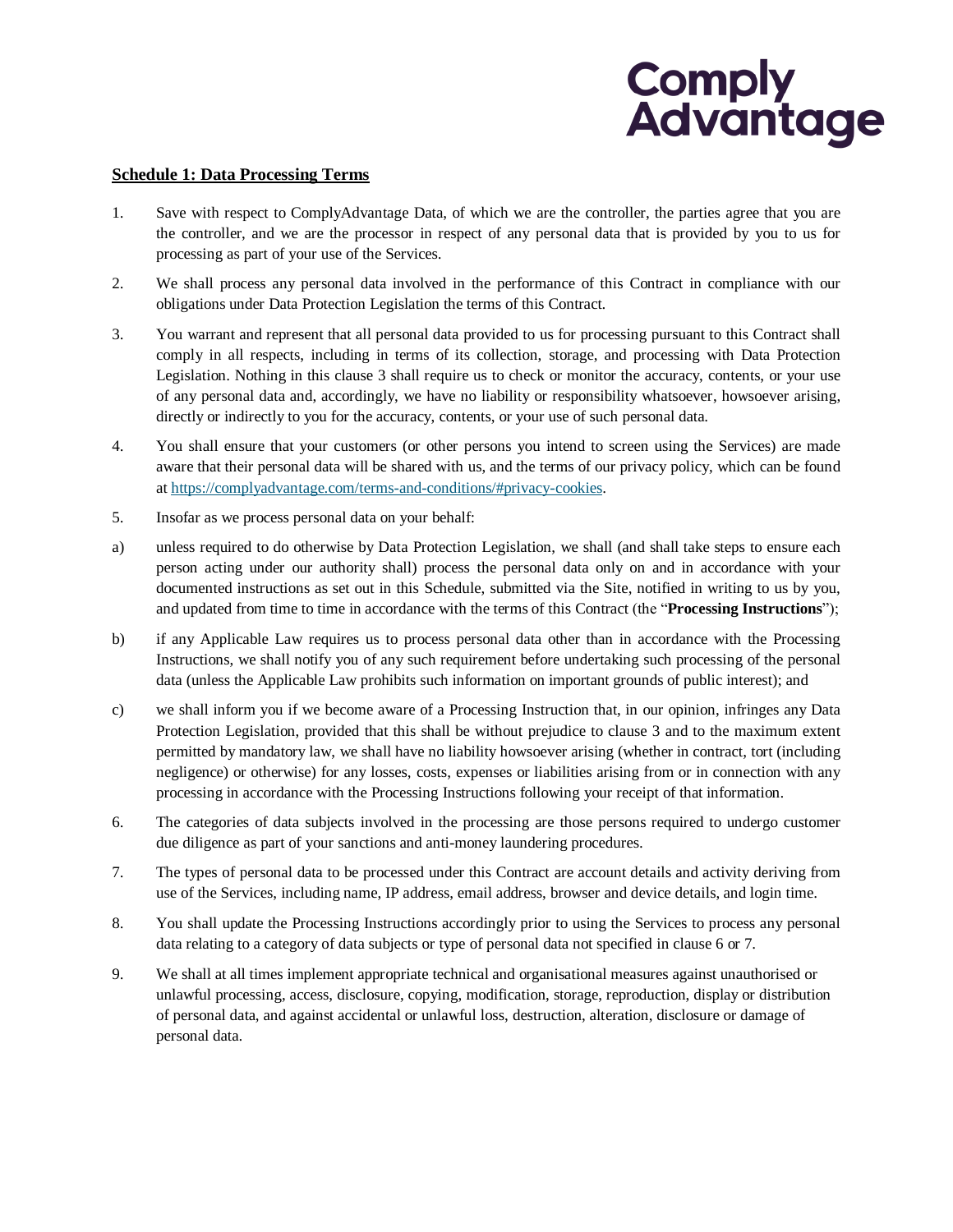

- 10. You grant us specific authorisation to appoint Amazon Web Services EMEA SARL, Google Ireland Limited, Microsoft Operations Ireland Limited and IVXS Technology Romania SRL as Sub-Processors in connection with our performance of the Services.
- 11. You grant to us general authorisation to appoint additional or replacement sub-processors for our performance of the Services.
- 12. We shall:
- a) prior to the relevant sub-processor carrying out any processing activities in respect of the personal data, appoint each sub-processor under a written contract enforceable by us containing materially the same obligations as under this Contract;
- b) ensure that each such sub-processor complies with all such obligations; and
- c) remain fully liable for all the acts and omissions of each sub-processor as if they were our own.
- 13. We shall ensure that all persons authorised by us (or by any Sub-Processor) to process personal data are subject to a binding written contractual obligation to keep the personal data confidential (except where disclosure is required in accordance with any Applicable Law, in which case we shall, where practicable and not prohibited by Applicable Law, notify you of any such requirement before such disclosure).
- 14. We shall refer all Data Subject Requests and any relevant notices and correspondence from a Supervisory Authority which we receive to you within three Business Days of receipt of the request.
- 15. We shall provide such reasonable assistance as you reasonably require (taking into account the nature of processing and the information available to us), to you in ensuring compliance with your obligations under Data Protection Legislation with respect to:
- a) security of processing;
- b) data protection impact assessments (as such term is defined in Data Protection Legislation);
- c) prior consultation with a supervisory authority regarding high risk processing;
- d) responding to data subject requests; and
- e) notifications to the supervisory authority and/or communications to data subjects by you in response to any personal data breach.
- 16. You agree that we may transfer personal data to any country, provided all transfers by us of personal data shall (to the extent required under Data Protection Legislation) be effected by way of appropriate safeguards and in accordance with Data Protection Legislation.
- 17. Where you will be accessing the Services and the Client Data from locations outside of the EEA, the parties shall agree Appropriate Safeguards for such intended international data transfers prior to permitting access to the Services by its Authorised Users from outside the EEA.
- 18. We shall maintain, in accordance with Data Protection Legislation binding on us, written records of all categories of processing activities carried out on behalf of you.
- 19. We shall, in accordance with Data Protection Legislation, make available to you such information as is reasonably necessary to demonstrate our compliance with the obligations of data processors under Data Protection Legislation, and allow for and contribute to audits, including inspections, by you (or another auditor mandated by you) for this purpose, subject to you: